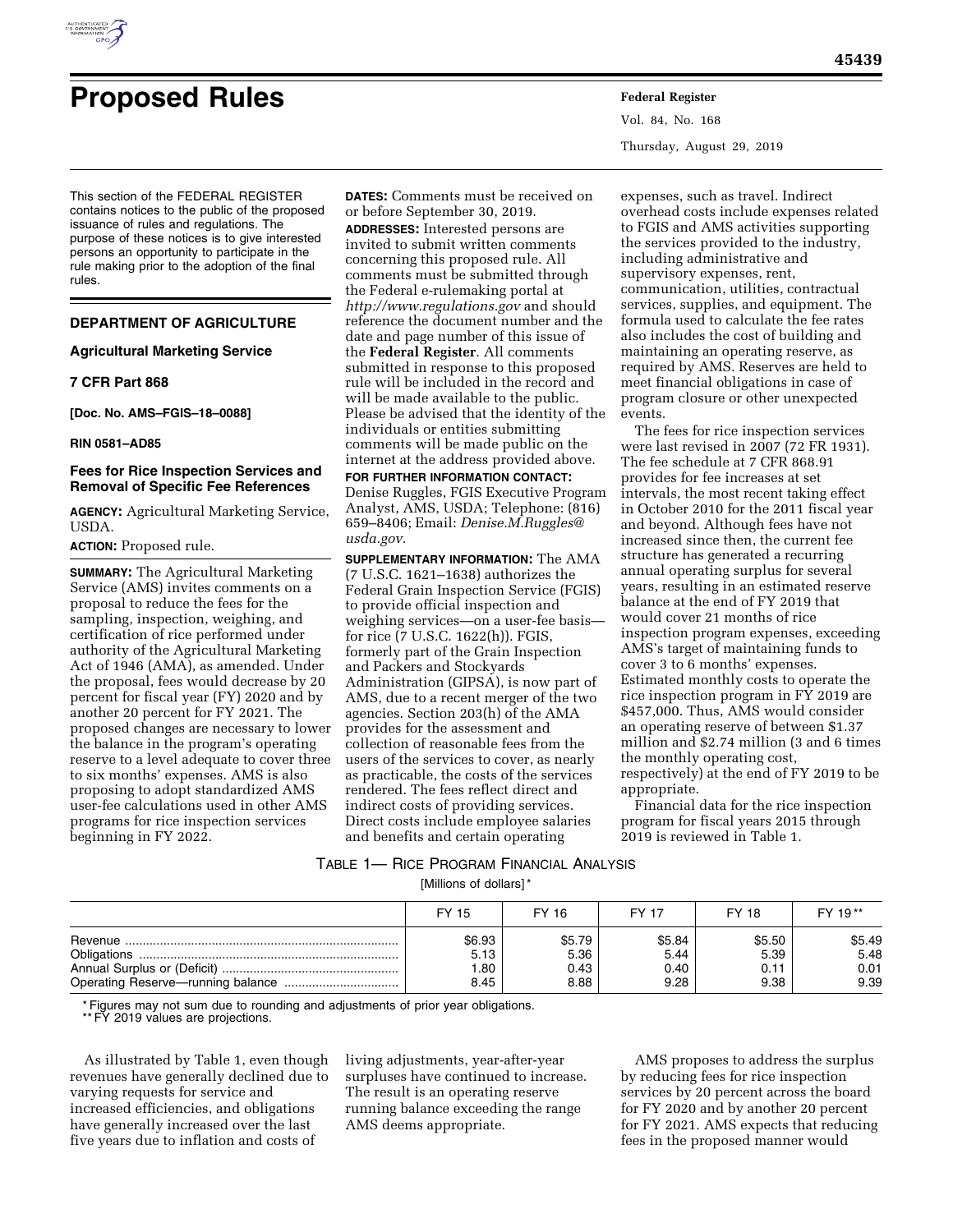gradually reduce the balance in the reserve fund while also allowing FGIS to continue making strategic operational expenditures to meet industry expectations and achieve United States

Department of Agriculture (USDA) goals.

The rates proposed in this rule are for Federal inspection services only. Thirdparty inspection service providers establish their rates independently.

Proposed fees for fiscal years 2020 and 2021 are shown in Tables 2 and 3 below:

| Table 2—Hourly Rates/Unit Rate per CWT |  |
|----------------------------------------|--|
|----------------------------------------|--|

| Service <sup>1</sup> | Regular workday<br>(Monday–Saturday) | Nonregular workday<br>(Sunday and holiday) |
|----------------------|--------------------------------------|--------------------------------------------|
| FY 2020:             | \$49.40<br>60.20                     | \$68.50<br>82.90                           |
|                      | 0.059                                |                                            |
| FY 2021:             | 39.50<br>48.20                       | 54.80<br>66.30                             |
|                      | 0.047                                |                                            |

<sup>1</sup> Original and appeal inspection services include: Sampling, grading, weighing, and other services requested by the applicant when performed at the applicant's facility.

<sup>2</sup> Services performed at export port locations on lots at rest.

|  | TABLE 3-UNIT RATES SERVICE <sup>3</sup> |
|--|-----------------------------------------|
|--|-----------------------------------------|

|                                                                                | FY 2020 | FY 2021 |
|--------------------------------------------------------------------------------|---------|---------|
| Inspection for quality (per lot, sublot, or sample inspection):                |         |         |
|                                                                                | \$37.80 | \$30.20 |
|                                                                                | 32.50   | 26.00   |
|                                                                                | 23.40   | 18.70   |
| Factor analysis for any single factor (per factor):                            |         |         |
|                                                                                | 29.30   | 23.40   |
|                                                                                | 14.10   | 11.30   |
|                                                                                | 45.80   | 36.60   |
| Stowage Examination (service-on-request):                                      |         |         |
|                                                                                | 40.40   | 32.30   |
| (b) Subsequent ship examination (same as original) (minimum 3 spaces per ship) | 40.40   | 32.30   |
|                                                                                | 32.40   | 25.90   |
|                                                                                | 12.40   | 9.90    |

<sup>3</sup>Fees apply to determinations (original or appeals) for kind, class, grade, factor analysis, equal to type, milling yield, or any other quality designation as defined in the U.S. Standards for Rice or applicable instructions, whether performed singly or in combination at other than the applicant's facility.

For FY 2022 and beyond, AMS proposes to determine rice inspection service fees by adopting the standardized formulas AMS has established for calculating user fees for Cotton, Dairy, Fruits and Vegetables, Meat and Livestock, Poultry, Science and Technology, and Tobacco. Established in 2014 (79 FR 67313), the standardized method enables AMS to use current information about resource needs and projected costs of providing services to update rates for services on an annual basis, thus better avoiding unexpected financial shortfalls or unintended reserve surpluses. AMS announces the fees pertaining to all the AMS inspection-related services for the coming year annually through a notice in the **Federal Register** by the preceding June 1. AMS posts the fees on the Agency's website for customer reference during the year. AMS believes that this proposed action for rice would help

FGIS adjust the rice inspection reserve account as necessary and provide its customers with information they need for planning purposes. Once the reserve balance has reached an appropriate level, AMS anticipates that the standardized formula for fee rates will appropriately account for increases in the actual costs of providing inspection services.

Currently, 7 CFR 868.91—Fees for certain Federal rice inspection services—provides the fees for rice inspections. Section 868.91 lists the fees in two tables: Hourly rates or per unit rates per hundredweight for contract and noncontract services, and unit rates for inspecting, analyzing, or providing other related services. The tables give annual rates effective in 2007, 2008, 2009, and 2010. The current rates have not been adjusted since October 1, 2010. AMS proposes to remove the two tables from § 868.91 for FY 2020. AMS

proposes to publish instead reduced fees—as described in Tables 2 and Table 3 above—on the AMS website for FY 2020 and FY 2021.

For FY 2022 and beyond, AMS proposes to add a new § 868.91(b) specifying the formulas for calculating rice inspection fees on an annual basis. As with other programs, AMS would perform financial analyses each year to determine whether the current fees are adequate to recover the costs incurred by providing rice inspection services. AMS would use historical or prior year cost and workload data, along with applicable projections to generate estimates of future obligations and revenues. On the bases of these analyses and formulas, AMS would determine the rates necessary to sustain rice inspection program services. Using the formulas to calculate the fees, and reviewing the fees on an annual basis, would more accurately reflect the actual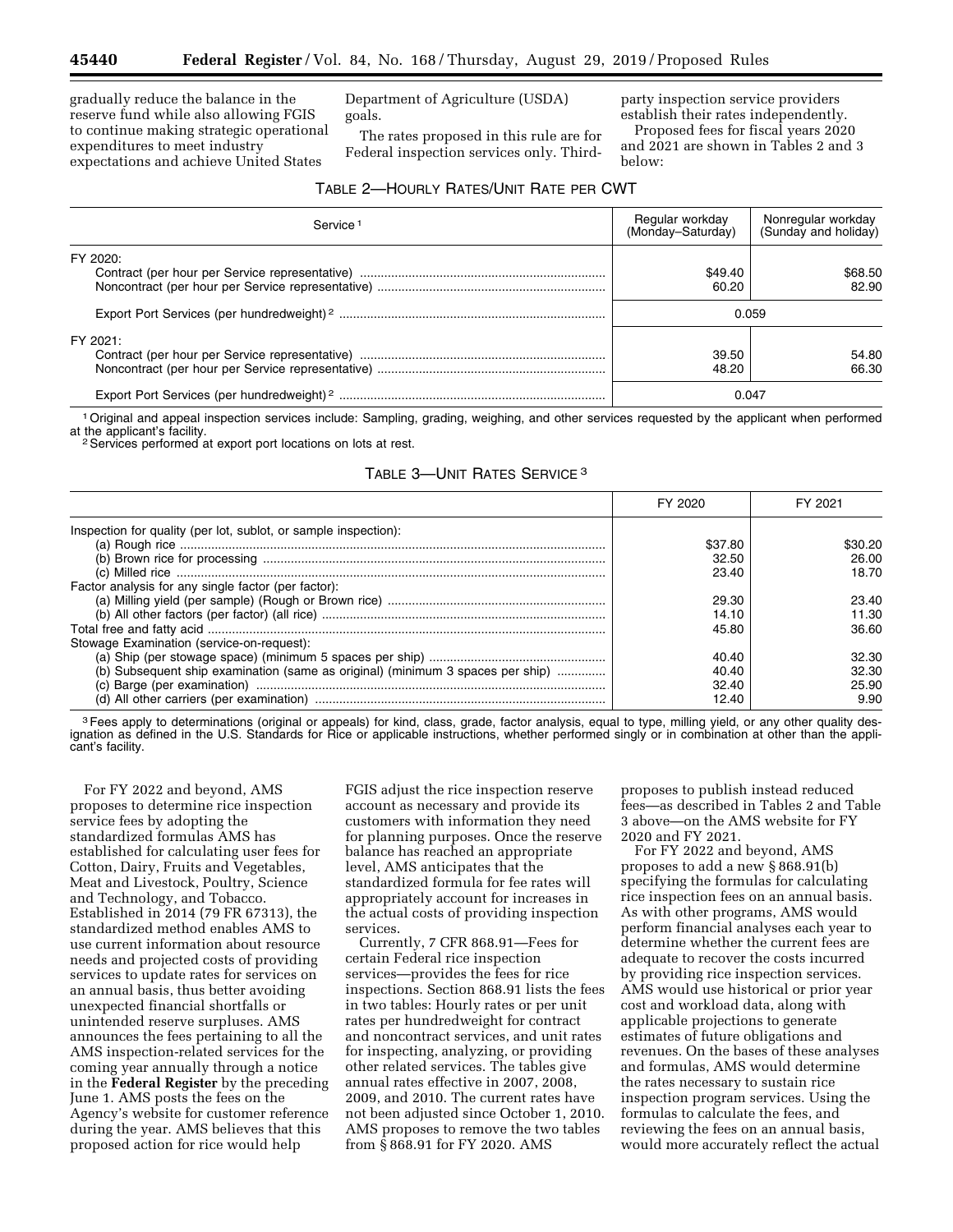cost of providing inspection services each year and would provide greater transparency and predictability to the rice industry. AMS would publish the fees for each upcoming fiscal year in the annual AMS user-fee notice in the **Federal Register** by the preceding June 1. The yearly notice would include both the per-hour rates and the per-unit rates. Updated fees schedules would no longer appear in the Code of Federal Regulations but would be available on the AMS website.

## **Calculations**

AMS proposes to base salary, hours, and most factors used in the proposed calculations on the prior year's actual costs, workload data, projection of expenses impacting program costs, cost of living increase, and inflation. AMS would base cost of living increase and inflation factors on the most recent economic data released by the Office of Management and Budget (OMB) for budget development purposes. AMS would round the final rates up to make the amounts divisible by the quarter hour (15 minutes). Under the proposed rate formulas, the minimum charge for services covered by the inspection fee rates would be for 15 minutes. As explained later in this document, the applicant requesting inspection service would be charged travel costs on an actual basis. AMS chose to propose these formulas for rice inspection fees so they would be consistent with the formulas used agency wide in other AMS programs.

Currently, some rice inspection service fees are charged on a per hour basis, and some are charged on a per unit basis. AMS proposes to continue providing costs on both bases to maintain continuity. As well, AMS would provide the specific amounts used to calculate each year's rates upon request.

AMS proposes to add a new § 868.91(b)(1) to include the following formulas for calculating fee rates for FY 2022 and succeeding fiscal years.

• The regular rate is the Service's total grading, inspection, certification, classification, audit, or laboratory service program personnel direct pay divided by direct hours for the previous year, which is then multiplied by the next year's percentage of cost of living increase, plus the benefits rate, plus the operating rate, plus the allowance for bad debt rate.

• The overtime rate is the Service's total grading, inspection, certification, classification, audit, or laboratory service program personnel direct pay divided by direct hours for the previous year, which is then multiplied by the

next year's percentage of cost of living increase and then multiplied by 1.5, plus the benefits rate, plus the operating rate, plus the allowance for bad debt rate.

• The holiday rate is the Service's total grading, inspection, certification, classification, audit, or laboratory service program personnel direct pay divided by direct hours for the previous year, which is then multiplied by the next year's percentage of cost of living increase and then multiplied by 2, plus the benefits rate, plus the operating rate, plus the allowance for bad debt rate.

AMS further proposes to add a new § 868.91(b)(2) to include the following component formulas, which AMS would derive by using the previous year's actual costs/historical costs.

• The benefits rate is the Service's total inspection program direct benefits costs divided by the total hours (regular, overtime, holiday) worked, which is then multiplied by the next year's percentage of cost of living increase. Some examples of direct benefits are health insurance, retirement, life insurance, and Thrift Savings Plan (TSP) retirement basic and matching contributions.

• The operating rate is the Service's total inspection program operating costs divided by total hours (regular, overtime, and holiday) worked, which is then multiplied by the percentage of inflation.

• The allowance for bad debt rate is the total allowance for bad debt, divided by total hours (regular, overtime, holiday) worked.

Finally, AMS proposes to add a new § 868.91(b)(3), which would specify that AMS would use the most recently released OMB economic data to generate the cost of living and inflation factors used in the above formulas.

### **Travel Expense**

One factor that may have contributed to the operating reserve buildup over time is the incorporation of an allowance for travel expenses in the current rice inspection fee rates that may not have reflected actual travel costs. AMS proposes to address this by specifying in the fee calculation formulas that travel expenses related to providing inspection services, such as commercial transportation costs, mileage, and per diem, would be based on actual travel costs incurred to perform the service. The fee rate calculations in proposed § 868.91(b) would specify that actual travel expenses for rice inspection services may be added to the cost of providing the service, consistent with current practice under most other AMS

programs. This change would be applicable to fee rates beginning in FY 2022.

As a conforming change, AMS proposes to remove the language in § 868.92(a)(2)—Explanation of service fees and additional fees, which makes specific reference to the inclusion of travel expenses in the current rice inspection fee calculations, as that language would be obsolete.

### **Delegation of Authority**

The Secretary of Agriculture delegated to the Under Secretary for Marketing and Regulatory Programs (MRP) authorities ''related to grain inspection, packers and stockyards.'' 7 CFR 2.22(a)(3)(i)–(vi). In 7 CFR 2.81, the Under Secretary for MRP further delegated these authorities to the Administrator of GIPSA. In a November 14, 2017, Secretary's Memorandum, the Secretary directed that the authorities at 7 CFR 2.81 be re-delegated to the Administrator of AMS, and that the delegations to the Administrator of GIPSA be revoked. The delegations to the Under Secretary of MRP related to grain inspection, packers, and stockyards at 7 CFR 2.22(a)(3) remain unchanged.

The AMS Administrator has authority to administer former GIPSA programs but does not currently have authority to revise the Code of Federal Regulations sections that pertain to grain inspections. MRP will address the transfer of such authority in a separate rulemaking. AMS expects to change the meaning of certain terms in § 868.1, such as ''Administrator'' and ''Service,'' to reflect the change in management from GIPSA to AMS at that time.

## **Executive Orders 12866, 13563, and 13771**

Executive Orders 12866—Regulatory Planning and Review, and 13563— Improving Regulation and Regulatory Review, direct agencies to assess all costs and benefits of available regulatory alternatives and, if regulation is necessary, to select regulatory approaches that maximize net benefits (including potential economic, environmental, public health and safety effects, distributive impacts, and equity). Executive Order 13563 emphasizes the importance of quantifying both costs and benefits of reducing costs, harmonizing rules, and promoting flexibility. This proposed rule does not meet the criteria of a significant regulatory action under Executive Order 12866 as supplemented by Executive Order 13563. Therefore, OMB has not reviewed this rule under those Orders. Additionally, because this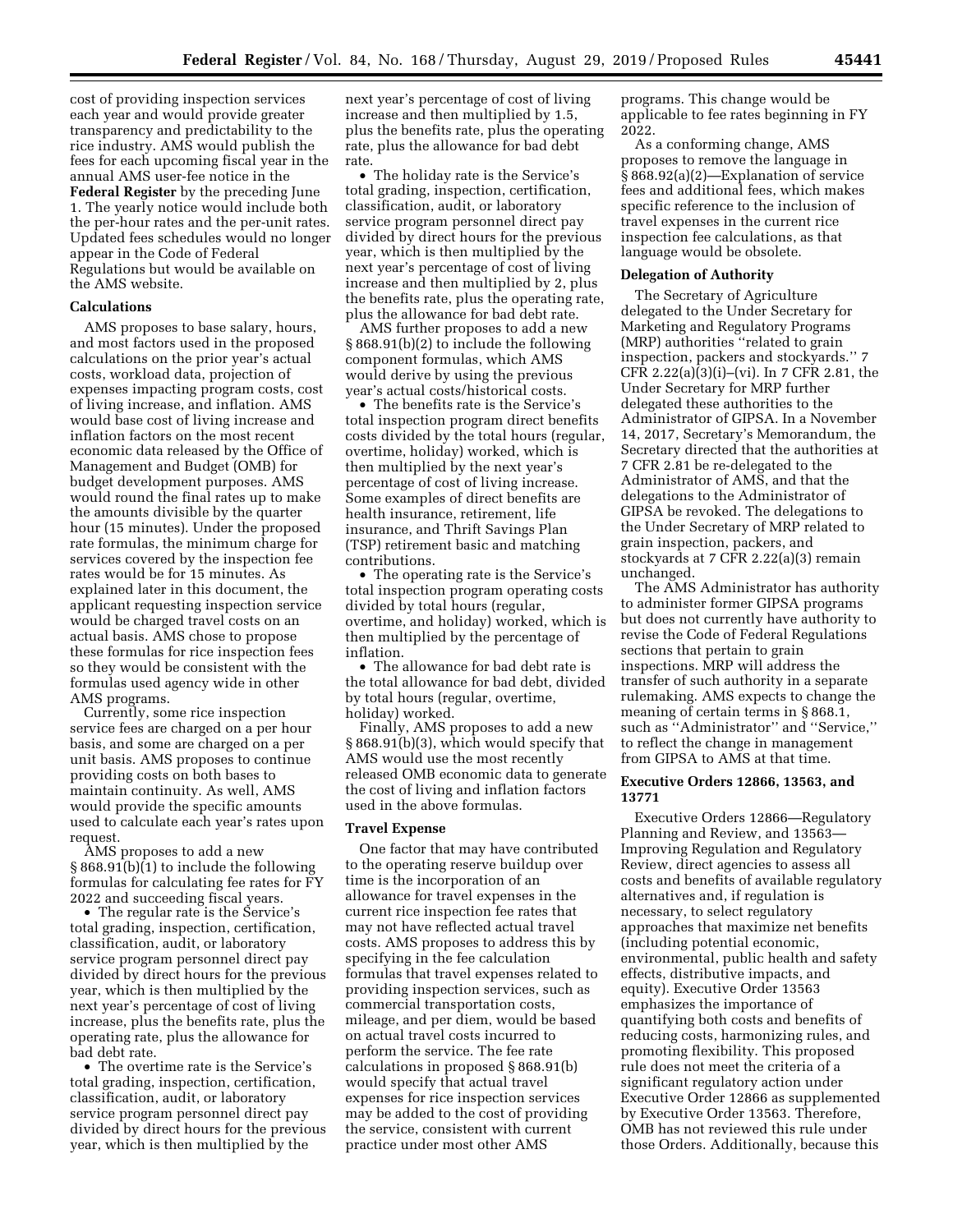proposed rule does not meet the definition of a significant regulatory action under Executive Order 12866, it does not trigger the requirements contained in Executive Order 13771. See OMB's memorandum titled ''Interim Guidance Implementing Section 2 of the E.O. of January 30, 2017, titled 'Reducing Regulation and Controlling Regulatory Costs' '' (February 2, 2017).

AMS considered several alternatives to the changes in this proposed rule, including making larger decreases to the FY 2020 and FY 2021 rates to bring the reserve balance down more quickly or making a larger fee rate decrease for FY 2020 only. Ultimately, AMS determined that the proposed approach of making smaller—but still significant reductions two years in a row before transitioning to the standardized fee calculations would be the alternative least disruptive to the industry while moving toward desirable reserve levels. AMS expects the proposed changes to benefit the rice industry by reducing rates by 20% for each of the next two years and then adjusting rates as needed annually thereafter to reflect actual expenses related to rice inspections. Under the proposed rule, rice inspection service users would likely enjoy further savings since most inspection sites are near FGIS field offices and charges for travel would be based on actual expenses rather than the standard flat amount incorporated into the current fee rates. AMS does not expect the proposed rule to provide any environmental, public health, or safety benefits. AMS has not identified any costs related to this proposed action.

#### **Executive Order 12988**

This proposed rule has been reviewed under Executive Order 12988—Civil Justice Reform. This rule is not intended to have retroactive effect. This rule will not preempt any State or local laws, regulations, or policies, unless they present an irreconcilable conflict with this rule. No administrative proceedings would be required before parties could file suit in court challenging the provisions of this rule.

#### **Congressional Review Act**

Pursuant to the Congressional Review Act (5 U.S.C. 801 *et seq.*), the Office of Information and Regulatory Affairs designated this rule as not a major rule, as defined by 5 U.S.C. 804(2).

#### **Regulatory Flexibility Analysis**

Pursuant to the requirements set forth in the Regulatory Flexibility Act (RFA) (5 U.S.C. 601–602), AMS has considered the economic impact of this proposed action on small entities. The purpose of

the RFA is to fit regulatory actions to the scale of businesses subject to such actions in order that small businesses will not be unduly or disproportionately burdened.

There are approximately 169 applicants who receive rice inspection services. AMS estimates 42 percent of these users would be considered small businesses based on criteria established by the Small Business Administration (13 CFR 121.201) to differentiate between large and small business entities. SBA uses the North American Industry Classification System (NAICS) to categorize various industry businesses. SBA defines small rice farmers, NAICS code 111160, as those whose annual receipts do not exceed \$750,000 and small rice millers, NAICS code 311212, as those with no more than 500 employees.

When the current rice inspection fees were set in 2007, an 18 percent increase was implemented to cover program deficits caused by increases in employee salaries and benefits, the replacement of aging rice inspection equipment, and upgrading the information technology system used to generate certificates. The increase also was intended to create the operating reserve. However, as explained earlier in this document, revenues have continued to exceed expenditures, indicating that an adjustment to the fee schedule is now warranted. In addition, travel expenses were built into the hourly and unit fees currently charged by the program, resulting in higher than necessary revenues to cover the actual service provided.

Proposed changes to the fees would reduce the cost of rice inspections by 20 percent for all services in FY 2020 across the board, regardless of the business entity's size, for a projected savings of approximately \$1.17 million to the industry. A further 20 percent reduction as proposed for FY 2021 would net approximately \$2.13 million in savings to the industry. All entities using rice inspection services, large and small, would be expected to benefit from reduced expenses for these services. Savings would be proportionate to the number of inspection services an entity requests each year. Proposed adoption of standardized AMS user-fee rate calculations for FY 2022 and beyond would benefit all inspection applicants, regardless of size, as fees would more closely reflect the current cost of inspections, and the fee calculation process would be more transparent. Through its annual review, AMS would be able to monitor the financial status of the rice inspection program to

determine whether further adjustments are necessary.

AMS has determined this proposed rule would not have a significant economic impact on a substantial number of entities as defined under the RFA because fewer than half the applicants for rice inspection services meet the definition of small entities. Further, rice inspection and weighing services are provided upon request, and rice industry businesses are under no obligation to use these services.

Finally, USDA has not identified any relevant Federal rules that duplicate, overlap, or conflict with this rule.

#### **Paperwork Reduction Act and E-Government Act**

In compliance with the Paperwork Reduction Act of 1995 (44 U.S.C. chapter 35), the information collection and record keeping requirements of the rice inspection program have previously been approved by OMB under control number 0580–0013. No additional reporting, record keeping, or other compliance requirements would be imposed as a result of this proposed rule.

AMS is committed to complying with the E-Government Act (44 U.S.C. 3601, *et seq.*), to promote the use of the internet and other information technologies to provide increased opportunities for citizen access to Government information and services, and for other purposes.

#### **List of Subjects in 7 CFR Part 868**

Administrative practice and procedure, Agricultural commodities.

For the reasons set out in the preamble, AMS proposes to amend 7 CFR part 868 as follows:

# **PART 868—GENERAL REGULATIONS AND STANDARDS FOR CERTAIN AGRICULTURAL COMMODITIES**

■ 1. The authority citation for part 868 continues to read as follows:

**Authority:** 7 U.S.C. 1621–1627.

■ 2. Revise § 868.91 to read as follows:

#### **§ 868.91 Fees for certain Federal rice inspection services.**

The fees for services in paragraph (a) of this section apply to Federal inspection services. Starting with fiscal year 2022, calculations provided in paragraph (b) of this section will be used to determine annual fee rates.

(a) Fees for services are published on the Service's website.

(b) For each fiscal year, starting with 2022, the Administrator will calculate the rates for services, issue a public notice, and publish fees on the Service's